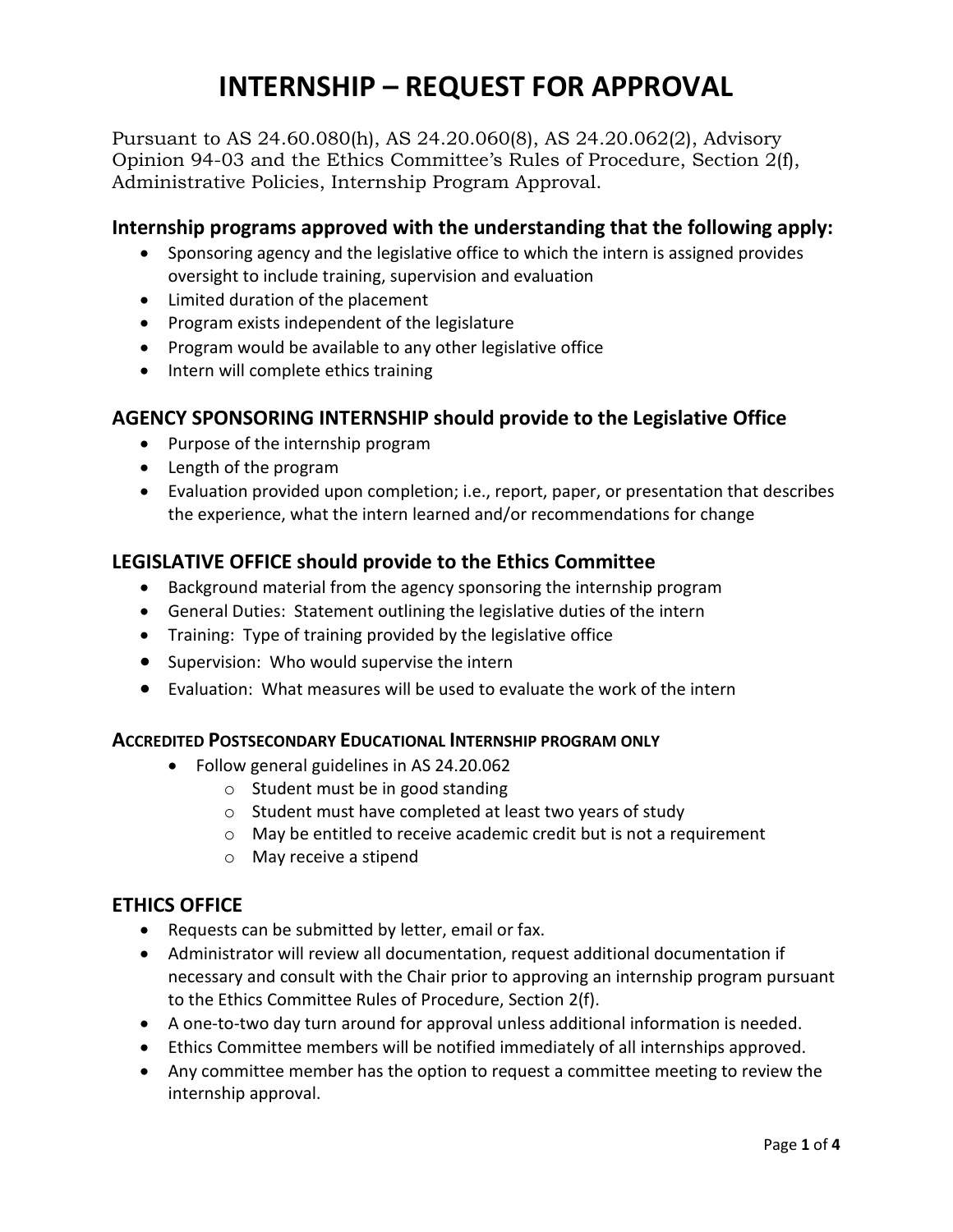## **UNIVERSITY OF ALASKA INTERNSHIP PROGRAM ONLY**

- Program provides for interns during a legislative session
- Established by Legislative Council under AS 24.20.060(8)
- Includes all University of Alaska campuses, and Alaska Pacific University
- For more information, visit [www.uas.alaska.edu/internprogram/](http://www.uas.alaska.edu/internprogram/)
- Interns are selected by a committee composed of members of the legislature appointed by Legislative Council and representatives of the University appointed by the University under the guidelines set out in AS 24.20.062(3)
- No approval by the Ethics Office is required

*Alaska Legislative Ethics Office Jerry D. Anderson, Administrator P.O. Box 90251 Anchorage, AK 99509-0251 907-269-0150 / Fax 907-269-0152*  Email address: [ethics.committee@akleg.gov](mailto:ethics.committee@akleg.gov)

#### **REFERENCES**

#### **AS 24.60.080(h)**

A legislator, a legislative committee other than the Select Committee on Legislative Ethics, or a legislative agency may accept a gift of

- (1) volunteer services for legislative purposes so long as the person making the gift of services is not receiving compensation from another source for the services; or
- (2) the services of a legislative intern who is participating in an educational program approved by the committee if the services are used for legislative purposes. The committee shall approve training under a program of the University of Alaska and training under 29 U.S.C. 2801 – 2945 (Workforce Investment Act of 1998).

#### **AS 24.20.060(8)**

To establish a legislative internship program on a cooperative basis with the University of Alaska that will provide for the assignment of interns to standing committees of each house of the legislature during regular sessions of the legislature.

#### **AS 24.20.062(2)**

A legislative internship program established by the legislative council under AS 24.20.060(8) shall provide that students enrolled and in good standing at any accredited postsecondary educational institution who have successfully completed at least two years of study are eligible to participate in the program.

#### **Ethics Committee's Rules of Procedure, Section 2(f)**

On June 26, 2009, the committee granted authority to the Administrator to approve educational and government agency internship programs under AS 24.60.080(h). The Administrator will review all documentation provided and consult with the Chair prior to approving the internship program. Committee members will be notified of all internship programs approved. Backup materials will be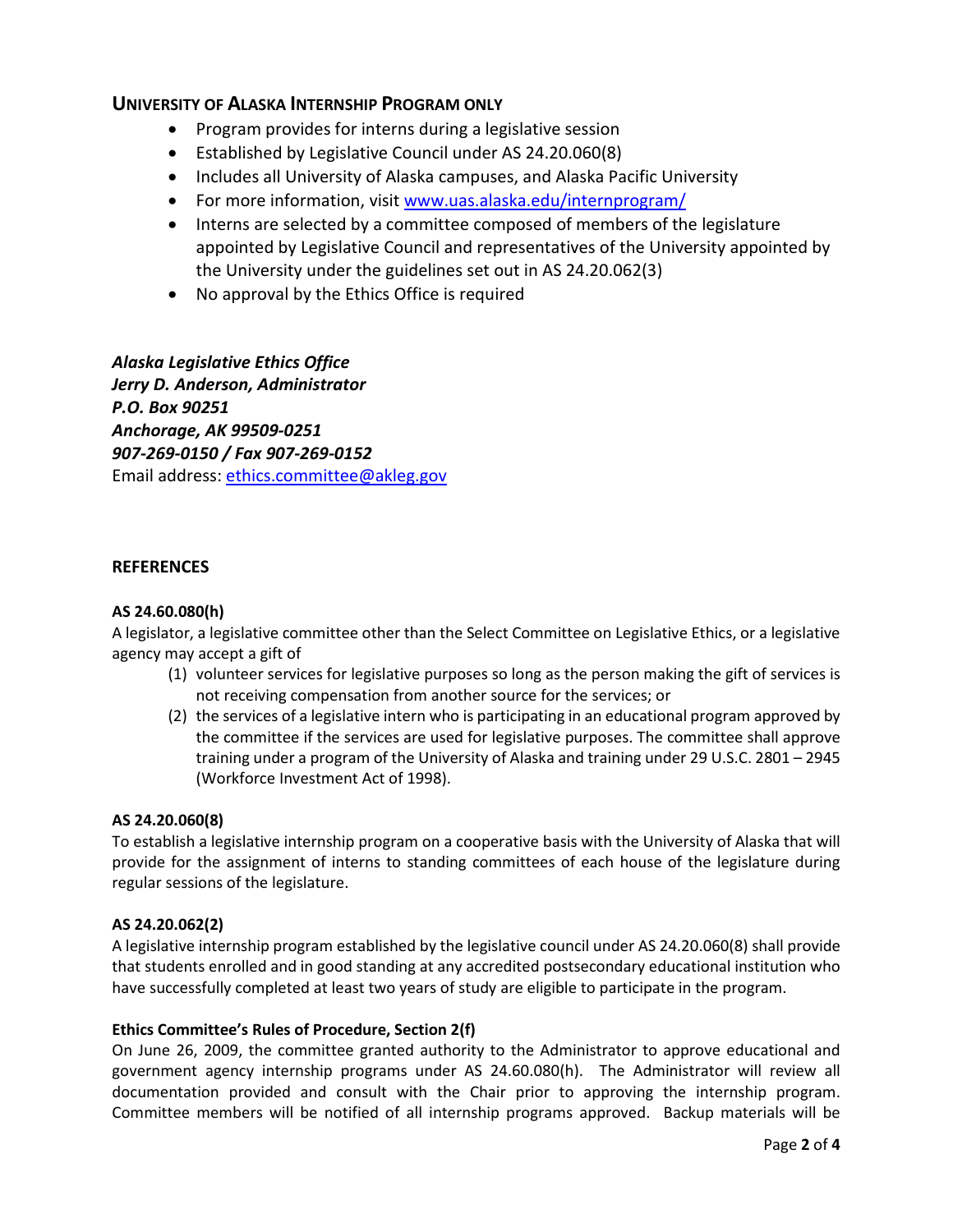available upon request. Educational and government agency internship programs will be evaluated based on the requirements set out in AS 24.20.062(2) and/or Advisory Opinion 94-03. Interns will be notified of the requirement to attend ethics training.

### **INTERNS must comply with sections of the LEGISLATIVE ETHICS ACT, AS 24.60**

#### **AS 24.60.112. Applicability to legislative interns and volunteers.**

A legislative intern or legislative volunteer shall be considered to be a legislative employee for purposes of compliance with AS 24.60.030 - 24.60.039, 24.60.060, 24.60.080, 24.60.085, 24.60.158 - 24.60.170, 24.60.176, and 24.60.178. If a person believes that a legislative intern or legislative volunteer has violated the provisions of one of those sections, the person may file a complaint under AS 24.60.170. The provisions of AS 24.60.170 apply to the proceeding.

#### **AS 24.60.155. Legislative ethics course.**

- (a) A person who is a legislator, legislative employee, public member of the committee, legislative intern, or legislative volunteer shall complete a legislative ethics course administered by the committee under AS 24.60.150(a)(4) within 10 days of the first day of the first regular session of each legislature or, if the person first takes office or begins service after the  $10<sup>th</sup>$  day of that session, within 30 days after the person takes office or begins service. The committee may grant a person additional time to complete the course required by this section.
- (b) A legislative intern or legislative volunteer who serves fewer than 30 days in one legislature is not subject to the requirements under (a) of this section.

May 2017